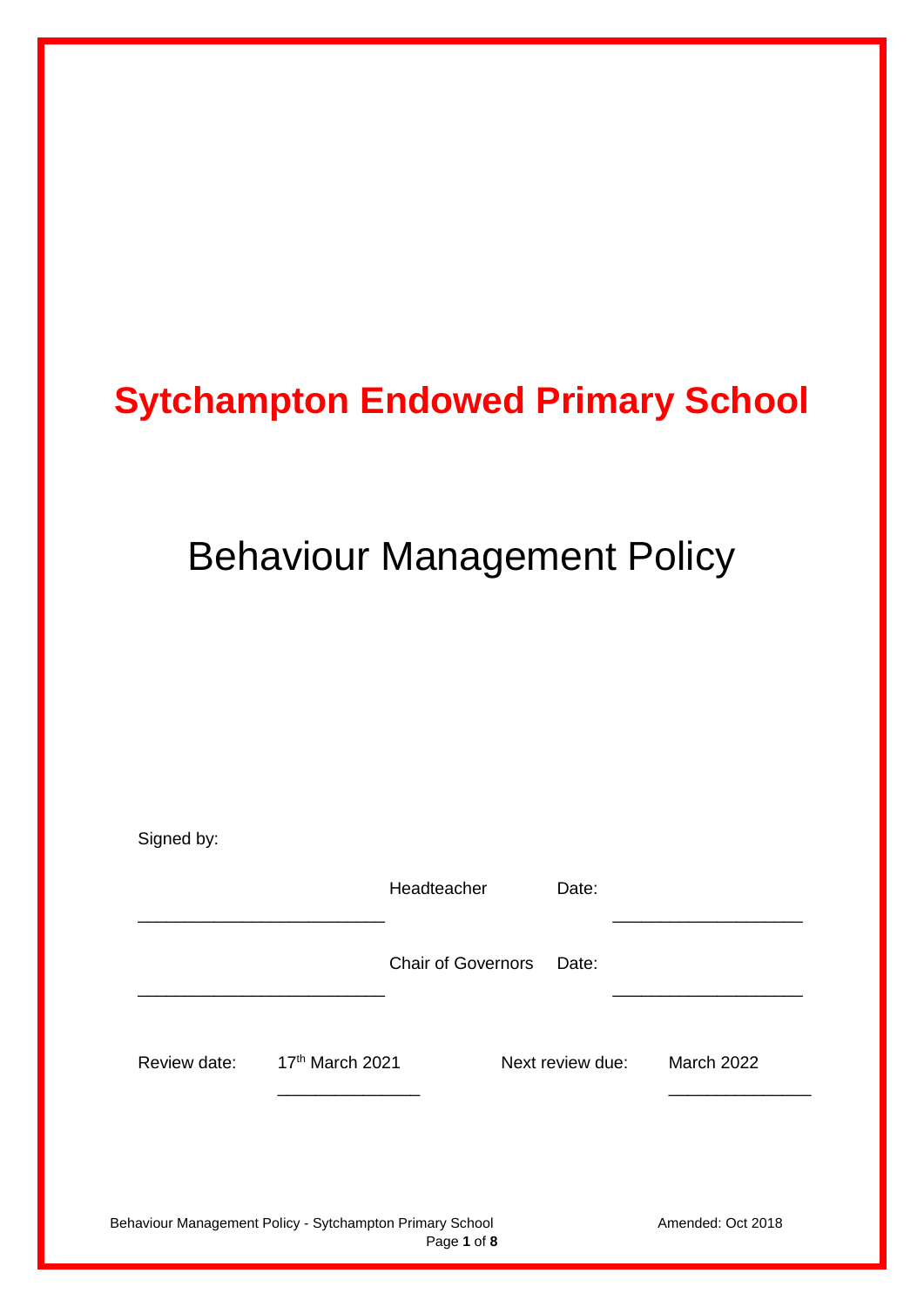#### **Aims and Objectives**

It is a primary aim of our school that every member of the school community feels valued and respected, and that each person is treated fairly and well. We are a caring community, whose values are built on mutual trust and respect for all, and we therefore place an emphasis on praise and reward with positive reinforcement. The school's behaviour policy is designed to support the way in which all members of the school can live and work together in a supportive way. It aims to promote an environment in which everyone feels happy, safe and secure.

The school has a number of rules, which are phrased positively, but our behaviour policy is not primarily concerned with rule enforcement. It is a means of promoting good relationships, so that people can work together with the common purpose of helping everyone to learn. This policy supports the school community in aiming to allow everyone to work together in an effective and considerate way.

#### **School rules:**

**To show good manners and respect to everyone.**

**To be a good sport, be kind and play safely.**

**To look after our own and our school equipment.**

#### **To follow instructions, listen carefully in order to become outstanding learners**

The class teacher discusses the school rules with each class, which were agreed by the pupils in an assembly. In this way, every child in the school knows the standard of behaviour that we expect in our school. If there are incidents of anti-social behaviour, the class teacher discusses these with the whole class during circle time.

This policy aims to help children grow in a safe and secure environment and to become positive, responsible and increasingly independent members of the school community. The school rewards good behaviour, through its house point system, as it believes that this will develop an ethos of kindness and cooperation. This policy is designed to promote good behaviour, rather than merely deter anti-social behaviour.

We aim for the children to develop self-discipline and to have responsibility for their own behaviour by developing a growth mind-set and by using the language of choice. Pupils learn that both good and poor choices have consequences.

#### **Rewards and Sanctions**

We praise and reward children for good behaviour in a variety of ways:

- Teachers congratulate children.
- Stickers may be awarded for achievement eg. in dining hall, classroom.
- Use of a zone board in EYFS and KS1 classrooms.
- Every two weeks children are chosen to receive a 'Golden Ticket' for behaviour, or to acknowledge outstanding effort or acts of kindness in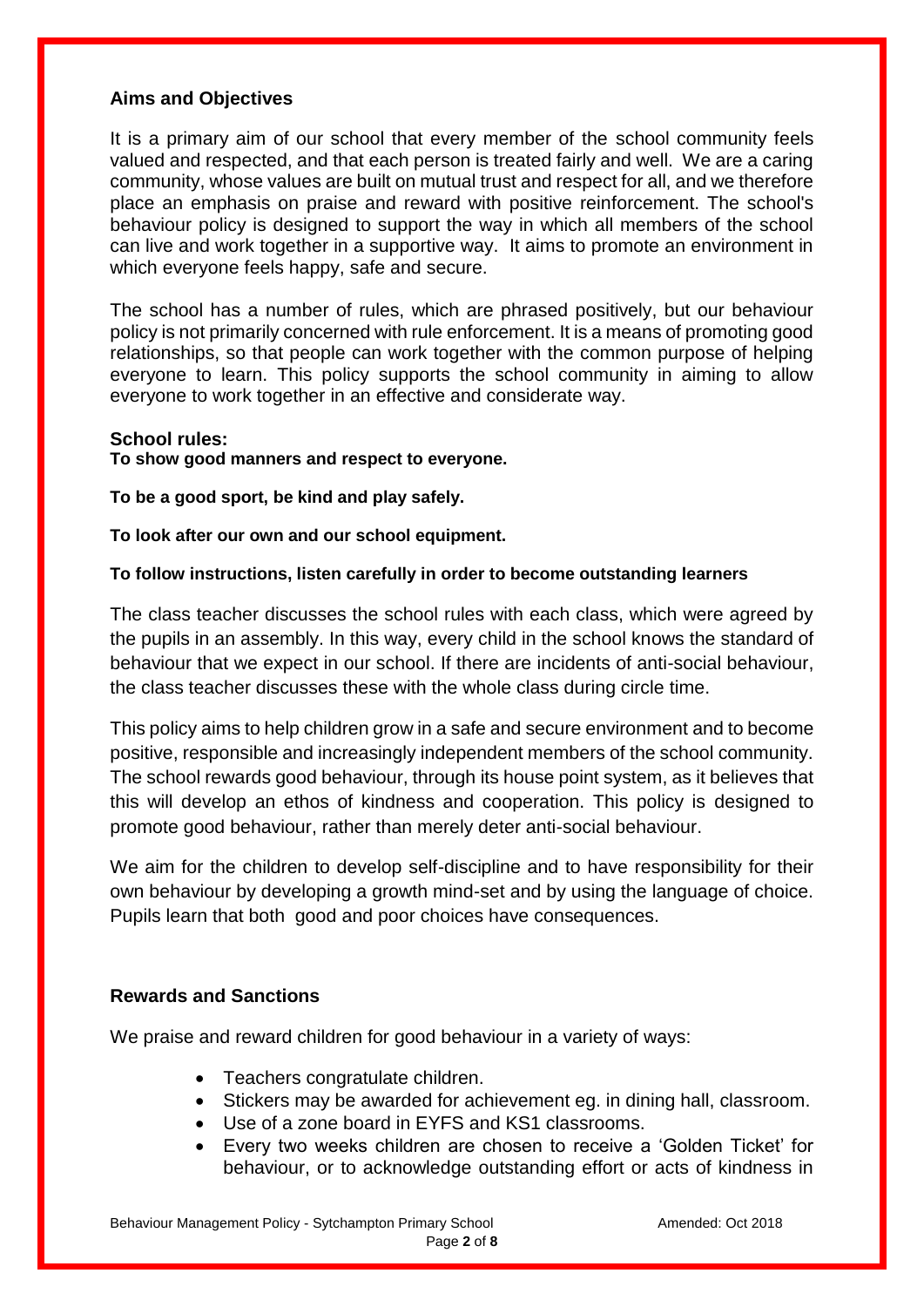school. This entitles the child to join the Head for Golden Ticket Tea, on the following Monday

- House Points we have four houses and the pupils are grouped vertically. House points are awarded for good behaviour, achievement manners and citizenship. The points are counted every two weeks and a trophy is awarded and displayed in the hall.
- Postcards home sent electronically for exceptional work or actions.

#### **Zone Boards**

Zone Boards should be used in EYFS and KS1 classrooms to promote good behaviour, or for children with specific learning difficulties. Each day all the children should start in the green zone. Good behaviour could result in a child being moved to the silver and then gold zone, thus earning stickers. Inappropriate behaviour, (see Sanction Route) should result in a warning, followed by a move to orange and, if there is no improvement, to red. Children on orange or red may move back up the zone board if they resume acceptable behaviour. This is to be encouraged.

#### **Red and Yellow cards**

This system supports a consistent approach to behaviour management throughout the school and particularly in KS2.

Yellow card: starts with a warning (name on board), time out eg. stand by the wall on the playground, sit in a different place in classroom; a third warning means that the name is recorded on the card and given to the HT/senior teacher. The child will be recorded on the tracking system with an explanation of what has occurred.

Red card : this is given for inappropriate behaviour and the child is recorded on the system with explanation and the parent is contacted about the sanctions and their support is expected in line with our Home/School agreement.

#### **Sanctions**

Sometimes sanctions will be necessary to address unacceptable behaviour and to maintain order and stability. Sanctions will be applied fairly and consistently and be appropriate for the circumstances. It must also be made clear to the child or children concerned that it is the behaviour and not the child that is unacceptable.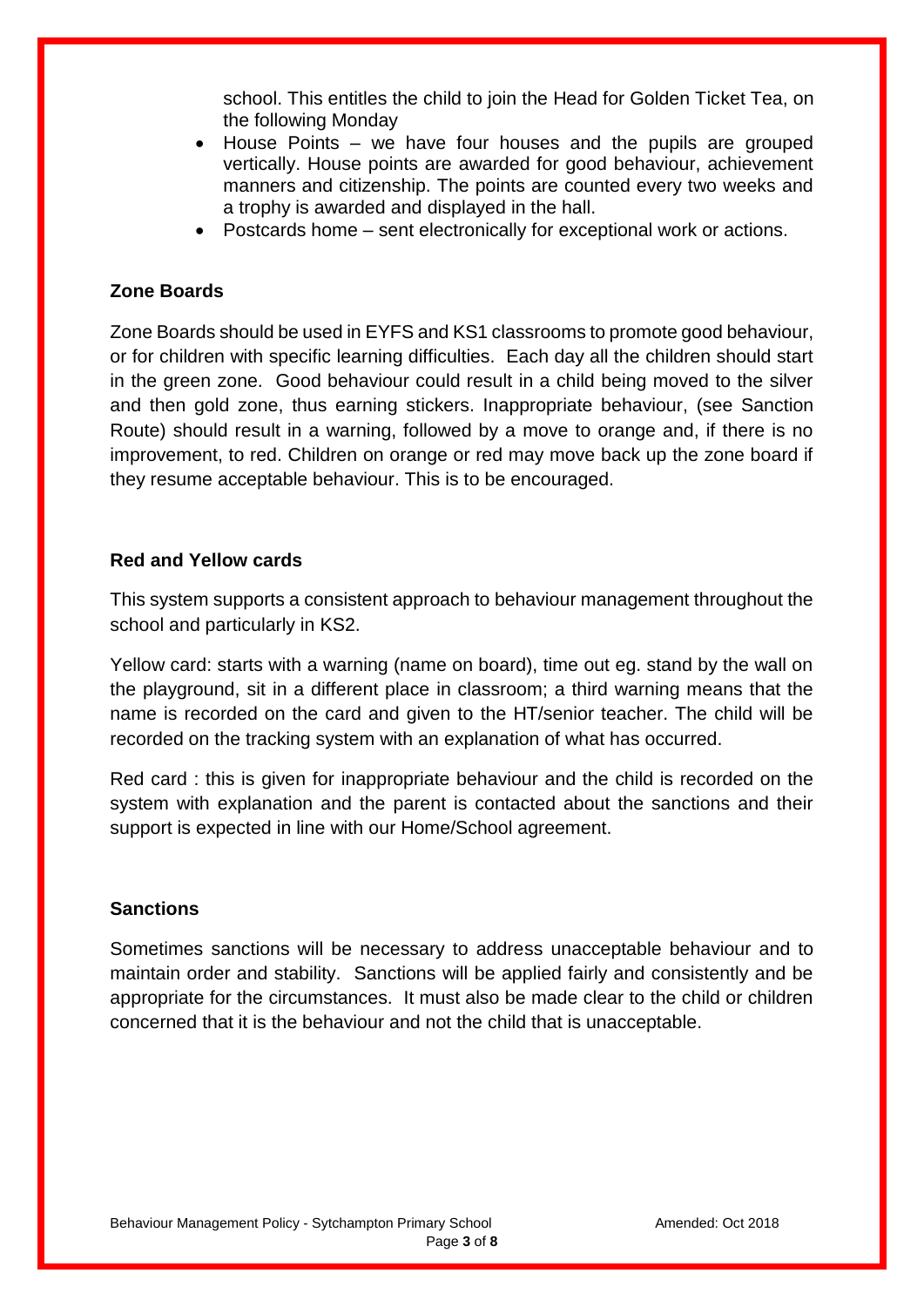# **Sanction Route**

### **Step 1**

# **Zone Board KS1**

Inappropriate behaviour (listed below) will result in a **warning**. Continued poor behaviour will result in a move down the zone board to **orange** and then to **red** if necessary**.**

If a child is in **red** they should miss a five minutes of their playtime or 'choice time' to think about their behaviour and what they need to do to improve.

## **Yellow card KS2**

Inappropriate behaviour

- Disobeying any adult
- Persistent shouting and calling out in the classroom
- Persistent disruptive behaviour
- Non-cooperation/compliance
- Being unkind to others

# **Step 2**

Being in red on the zone board three times in a week or name on a yellow card- will result in the child being sent to the Headteacher to explain:

- What I did
- Why it was wrong
- How I feel
- What can I do to improve my behaviour in the future?

**Sanctions** will be used such as: time to reflect about their actions during play/ lunch time: eg. a letter of apology may be appropriate, or a poster to promote good behaviour. House points may be deducted.

A loss of 30 minutes in one lunch-time will be given depending upon when the incident occurred either same day or next day.

#### **Step 3**

In the event of more serious or prolonged disruptive behaviour (red card) parents/carers should be contacted either in person (at the end of school day) or by telephone to explain what has happened. Parents may be invited into school to discuss the way in which home and school can work together to help the child. This may provide the opportunity to discuss any underlying problem and positive strategies will be put in place to support the pupil in school or at home.

Professional support may be put in place in liaison with the Senco and/or Safeguarding lead.

Behaviour Management Policy - Sytchampton Primary School **Amended: Oct 2018** Amended: Oct 2018 Page **4** of **8**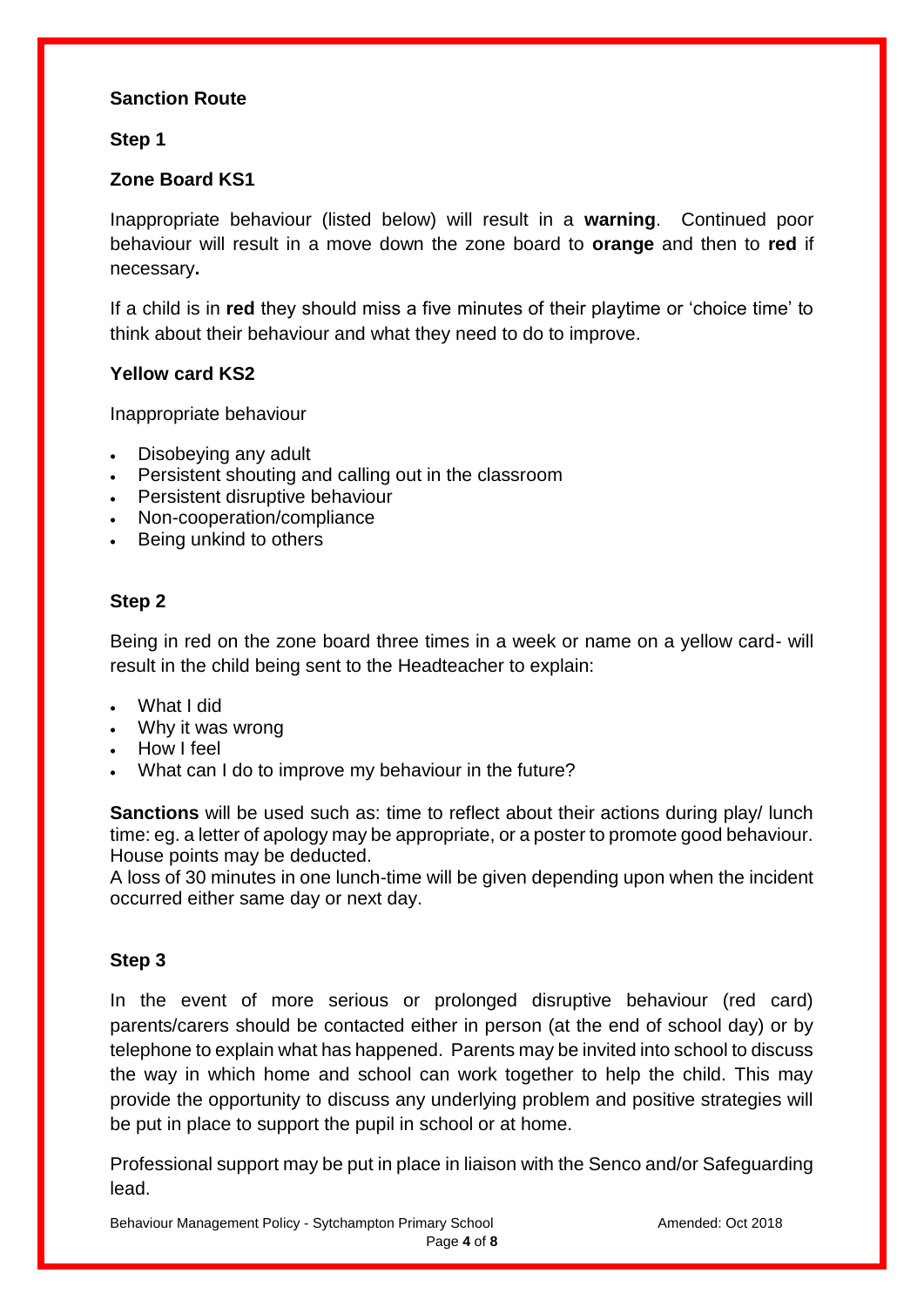Sanction for a red card will be 30mins lost lunchtime for 5 days.

Our Home/School agreement asks both pupils and parents to support the decisions of the school.

The behaviour log on our tracking system will be used to log incidents and these will be reported to parents and the Governing Body.

The school does not tolerate bullying of any kind. If we discover that an act of bullying or intimidation has taken place, we act immediately to stop any further occurrences of such behaviour. We do everything in our power to ensure that all children attend school free from fear.

Our School Council were consulted on the agreement of sanctions in Sept 2018

All members of staff are aware of the regulations regarding the use of force by teachers, as set out in DfES Circular 10/98, relating to section 550A of the Education Act 1996: The Use of Force to Control or Restrain Pupils. Staff only intervene physically to prevent injury to a child, or if a child is in danger of hurting him/herself. The actions that we take are in line with government guidelines on the handling of children.

# **The role of the Class Teacher**

It is the responsibility of class teachers to ensure that the school rules are enforced in their classes and that their classes behave in a positive and responsible manner during lesson time. The class teachers in our school have high expectations of the children with regard to behaviour and they strive to ensure that all children work to the best of their ability.

The class teacher treats each child fairly and enforces the classroom code consistently. The teachers treat all children in their classes with respect and understanding. They use the zone board and/or card system to reinforce positive behaviour and this is linked to the award of house points.

# **The role of the Headteacher**

It is the responsibility of the Headteacher, under the School Standards and Framework Act 1998, to implement the school behaviour policy consistently throughout the school and to report to Governors, when requested, on the effectiveness of the policy. It is also the responsibility of the Headteacher to ensure the health, safety and welfare of all children in the school.

The Headteacher supports the staff by implementing the policy, by setting the standards of behaviour, and by supporting staff in their implementation of the policy.

Behaviour Management Policy - Sytchampton Primary School **Amended: Oct 2018** Amended: Oct 2018 The Headteacher keeps records of all reported serious incidents of misbehaviour. The school Pupil Tracking system behaviour log was introduced in May 2017.

Page **5** of **8**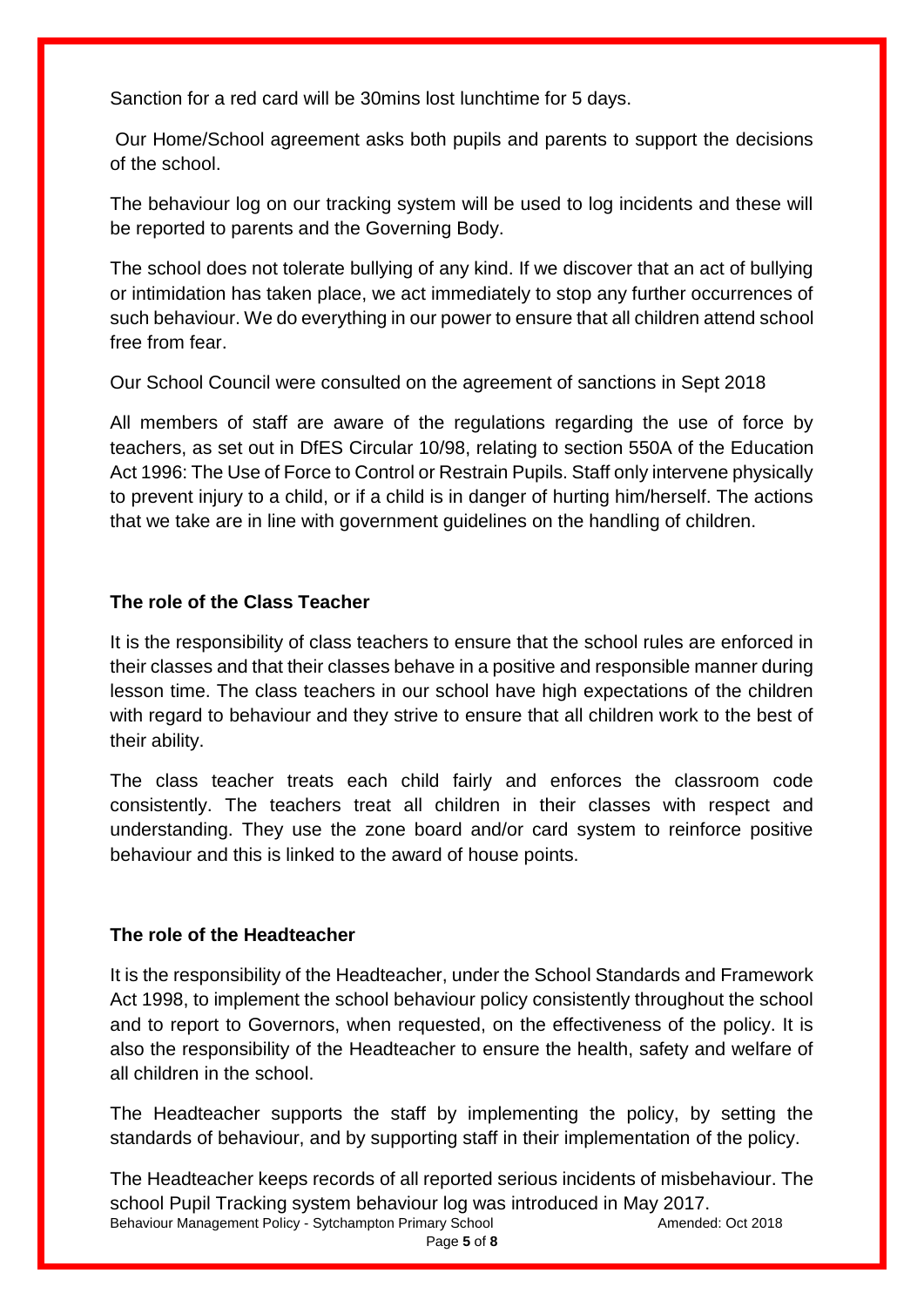The Headteacher has the responsibility for giving fixed-term suspensions to individual children for serious acts of misbehaviour. For repeated or very serious acts of antisocial behaviour, the Headteacher may permanently exclude a child. These actions are taken only after the school Governors have been notified.

# **The role of Parents**

The school collaborates actively with parents, so that children receive consistent messages about how to behave at home and at school. All parents sign a Home School agreement on joining the school.

We explain the school rules in the school prospectus and they are displayed around the school; we expect parents to read them and to support their child's learning and to co-operate with the school. We try to build a supportive dialogue between the home and the school and we inform parents if we have serious concerns about their child's welfare or behaviour. **We also expect parents to adhere to our E Safety policy and use the support on our website to set clear boundaries for pupils and access to age appropriate material.**

## **The role of Governors**

The Governing Body has the responsibility of setting down these general guidelines on standards of discipline and behaviour and of reviewing their effectiveness. The Governors support the Headteacher in adhering to these guidelines and comment on behaviour on their monitoring visits.

The Headteacher has the day-to-day authority to implement the school's policy on behaviour and discipline, but Governors may give advice to the Headteacher about particular disciplinary issues. The Headteacher must take this into account when making decisions about matters of behaviour.

# **Fixed-term and Permanent Exclusions**

We do not wish to exclude any child from school, but sometimes this may be necessary. The school has therefore adopted the standard national list of reasons for exclusion and the standard guidance, called Improving Behaviour and Attendance: Guidance on Exclusion from School and Child Referral Units (DfES, September 2008). We refer to this guidance in any decision to exclude a child from school (www.education.gov.uk)

Only the Headteacher has the power to exclude a child from school. The Headteacher may exclude a child for one or more fixed periods, for up to 45 days in any one school year. In extreme and exceptional circumstances, the Headteacher may exclude a child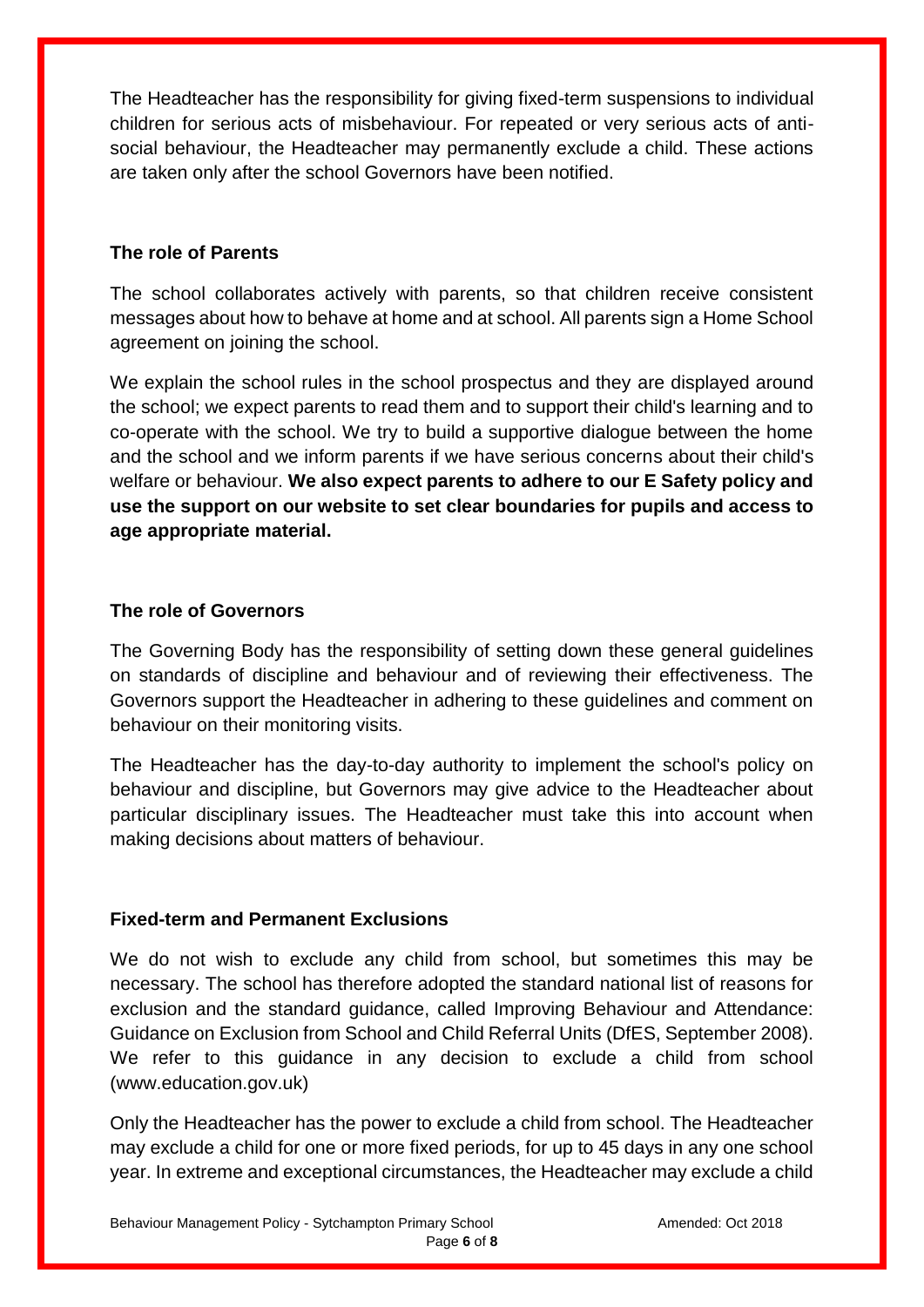permanently. It is also possible for the Headteacher to convert a fixed-term exclusion into a permanent exclusion, if the circumstances warrant this.

If the Headteacher excludes a child, s/he informs the parents immediately, giving reasons for the exclusion. At the same time, the Headteacher makes it clear to the parents that they can, if they wish, appeal against the decision to the Governing Body. The school informs the parents how to make any such appeal. The Headteacher informs the LA and the Governing Body about any permanent exclusion and about any fixed-term exclusions beyond five days in any one term.

The Governing Body itself cannot either exclude a child or extend the exclusion period made by the Headteacher. The governing body has a discipline committee, which is made up of between three and five members. This committee considers any exclusion appeals on behalf of the Governors.

When an appeals panel meets to consider an exclusion, they consider the circumstances under which the child was excluded, consider any representation by parents and the LA and consider whether the child should be reinstated. If the Governors' Appeals Panel decides that a child should be reinstated, the Headteacher must comply with this ruling.

## **Monitoring and Review**

The Headteacher monitors the effectiveness of this policy on a regular basis. She also reports to the governing body on the effectiveness of the policy and if necessary, makes recommendations for further improvements. Governors are encouraged to report on behaviour and ethos during any monitoring visits.

Children with Special Educational Needs will be reviewed by appropriate professionals and their needs discussed with parents. If these needs lead to challenging behaviour – strategies will be put in place to support the pupil eg. individual zone board, sticker chart with clear targets.

The school keeps a variety of records concerning incidents of misbehaviour. The class teacher records incidents and follows the card procedure. The Headteacher records those incidents in which a child is sent to her on account of bad behaviour. From May 2017 these will be logged on the tracking system.

The Headteacher keeps a record of any child who is suspended for a fixed-term, or who is permanently excluded. These are reported to Governors via the Headteacher's Report.

It is the responsibility of the governing body to monitor the rate of suspensions and exclusions and to ensure that the school policy is administered fairly and consistently. The Governing Body will pay particular attention to matters of racial equality; it will seek to ensure that the school abides by the non-statutory guidance The Duty to Promote